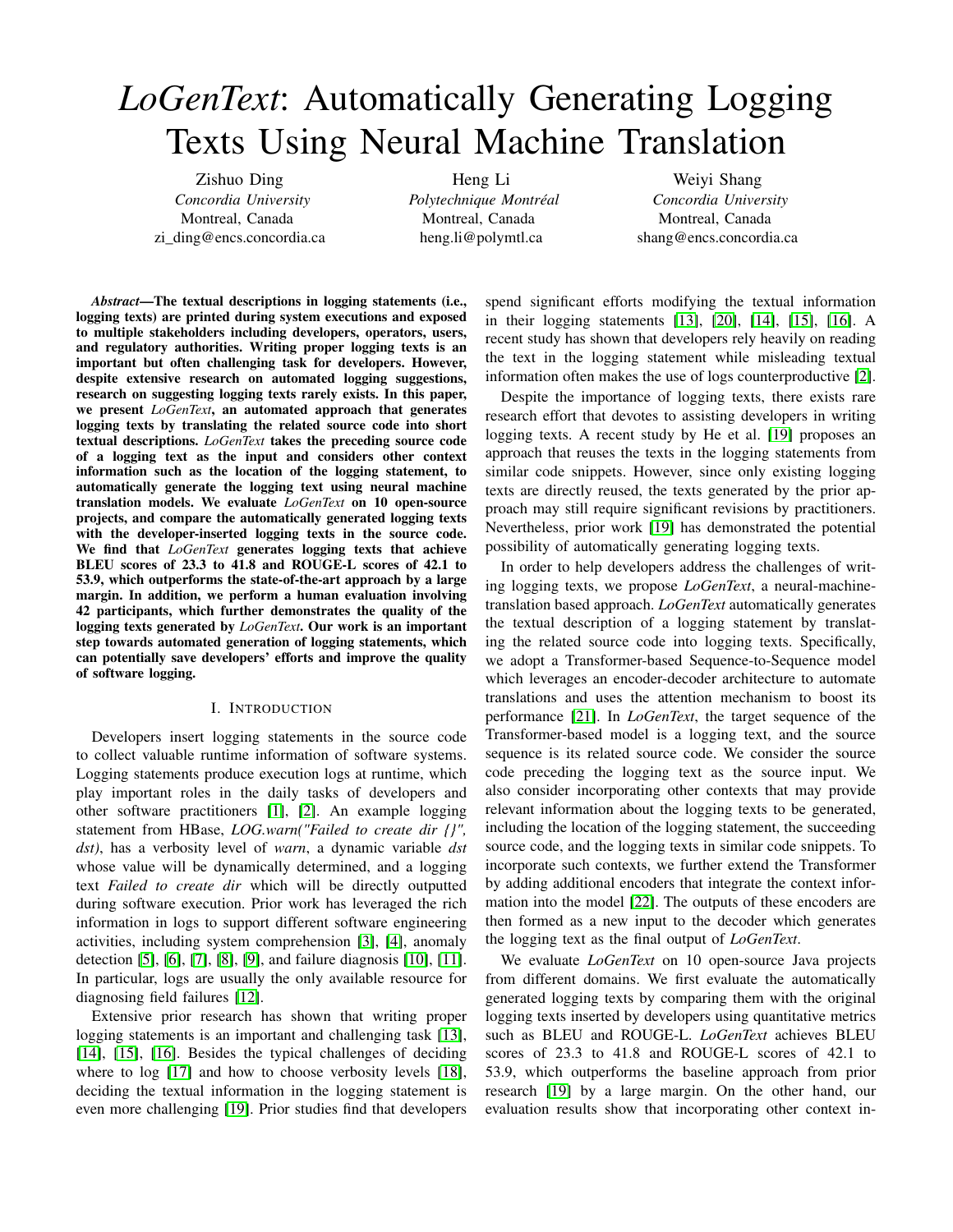formation (e.g., the location of the logging statement) can further improve *LoGenText*. In order to further understand the effectiveness of *LoGenText*, we conduct a human-based evaluation that involved 42 participants. The results confirm that *LoGenText* can provide high-quality logging texts and it significantly outperforms the baseline approach in generating logging texts.

The contributions of this paper include:

- Our automated approach *LoGenText* significantly improves the state-of-the-art in generating logging texts.
- Our work suggests that automated approaches for logging text generation should not only focus on the preceding code of a logging statement, but also consider other context information to further improve the performance.
- Our work demonstrates the promising direction of leveraging advances in neural machine translation techniques to generate logging texts.

Our work is an important step towards automated generation of logging statements. Our findings shed light on future research opportunities that apply up-to-date neural machine translation techniques in automated generation and suggestion of logging statements. We share our extracted datasets from the 10 open-source projects and the configurations used for training our models<sup>[1](#page-0-0)</sup>.

Paper Organization. Section [II](#page-1-0) presents the details of our approach *LoGenText*. Section [III](#page-3-0) presents the setup of the experiment for evaluating *LoGenText*. Section [IV](#page-4-0) and Section [V](#page-7-0) present the results of evaluating *LoGenText* through quantitative metrics and human evaluation. Section [VI](#page-9-0) discusses threats to the validity. Section [VII](#page-9-1) presents the related work. Finally, Section [VIII](#page-9-2) concludes the paper.

### II. APPROACH

<span id="page-1-0"></span>In this section, we describe the details of *LoGenText* that leverages neural machine translation (NMT) to automatically generate logging texts.

#### *A. Approach Overview*

*LoGenText* is a NMT-based approach that uses deep neural networks to translate source code into logging texts. Figure [1](#page-2-0) illustrates the overall approach of *LoGenText*. First, for each logging statement in the source code, *LoGenText* extracts its logging text, the source code preceding the logging text (i.e., the pre-log code), and the context information from the source code (i.e., data preparation). Then, *LoGenText* feeds the extracted logging text, the pre-log code (i.e., the source), and the context information into a Transformer-based Sequenceto-Sequence (Seq2Seq) model [\[21\]](#page-10-20) that consists of embedding layers, encoders, and decoders (i.e., model training). Finally, the trained model takes the source (the pre-log code) and the context information as input and translates it into the corresponding logging text (i.e., model inference). We detail each of these three steps in the rest of this section.

In the base form of *LoGenText*, we use the pre-log code of a logging statement to generate its logging text. We evaluate the

base form of *LoGenText* in RQ1 (Section [IV-](#page-4-0)RQ1). In RQ2 (Section [IV-](#page-4-0)RQ2) and RQ3 (Section [IV-](#page-4-0)RQ3), we propose a context-aware form of *LoGenText* and discuss the impact of adding the context information, including the location of the logging statement in the abstract syntax tree (AST) (i.e., the structural (AST) context), the source code succeeding the logging statement (i.e., the post-log code), and the logging text in the most similar code snippet, on the performance of *LoGenText*. The pre-log code is fed as the *source*, while other context information is fed as the *context* to the model.

#### *B. Data Preparation*

*LoGenText* takes three parts of information about a logging statement to train the model: 1) *logging text*, which refers to the static plain text in the logging statement, 2) *source*, which contains the pre-log code, and 3) *context*, which includes the structural (AST) context, the post-log code, and the logging text in similar code.

*1) Extracting the logging text:* We first extract the complete logging message (including the logging text and variables) from the logging statement. Since our focus is on the logging text, we then replace the variables with a wildcard (*<vid>*). For example, given the following logging statement from Hadoop, the extracted logging text is "Removed child queue: <vid>".

```
Original logging statement:
  LOG.debug("Removed child queue: {}",
       cs.getQueueName())
// Extracted logging text:
  "Removed child queue: <vid>"
```
*2) Extracting the source data:* We use the pre-log code as the main input (i.e., the *source* data) for our neural translation model. Specifically, the *source* data includes the code from the method start point to the location right before the logging text of the logging statement. We consider the pre-log code as our main input for logging text generation because a logging statement usually communicates the runtime behavior of the system before the execution of the logging statement [\[23\]](#page-10-22), [\[2\]](#page-10-1).

*3) Extracting the context data:* We consider three types of data as the *context* input of our neural translation model, including the structural (AST) context, the post-log code context, and the logging text in similar code. We discuss the details of extracting the structural context and the post-log code context in RQ2 where we discuss the impact of such contexts. Similarly, we discuss the details of extracting the logging text in similar code in RQ3.

*4) Pre-processing the logging text and source data:* Following the previous approaches for pre-processing the input text data [\[19\]](#page-10-18), [\[24\]](#page-10-23), [\[25\]](#page-10-24), we convert the logging text and source code text into lower cases and tokenize them into token units. We also remove all the non-identifiers (e.g., quotation marks).

A potential challenge is the out-of-vocabulary (OOV) tokens of the source code and logging texts [\[26\]](#page-10-25), [\[27\]](#page-10-26). At testing time, there would be tokens that have never occurred in the training data, which may lead to the poor translation of the NMT systems [\[28\]](#page-10-27). One way to alleviate the OOV problem is to enlarge the dictionary size to include more rare tokens. However, due to the fact that user-defined identifiers

<sup>1</sup>Data package:<https://github.com/conf-202x/experimental-result>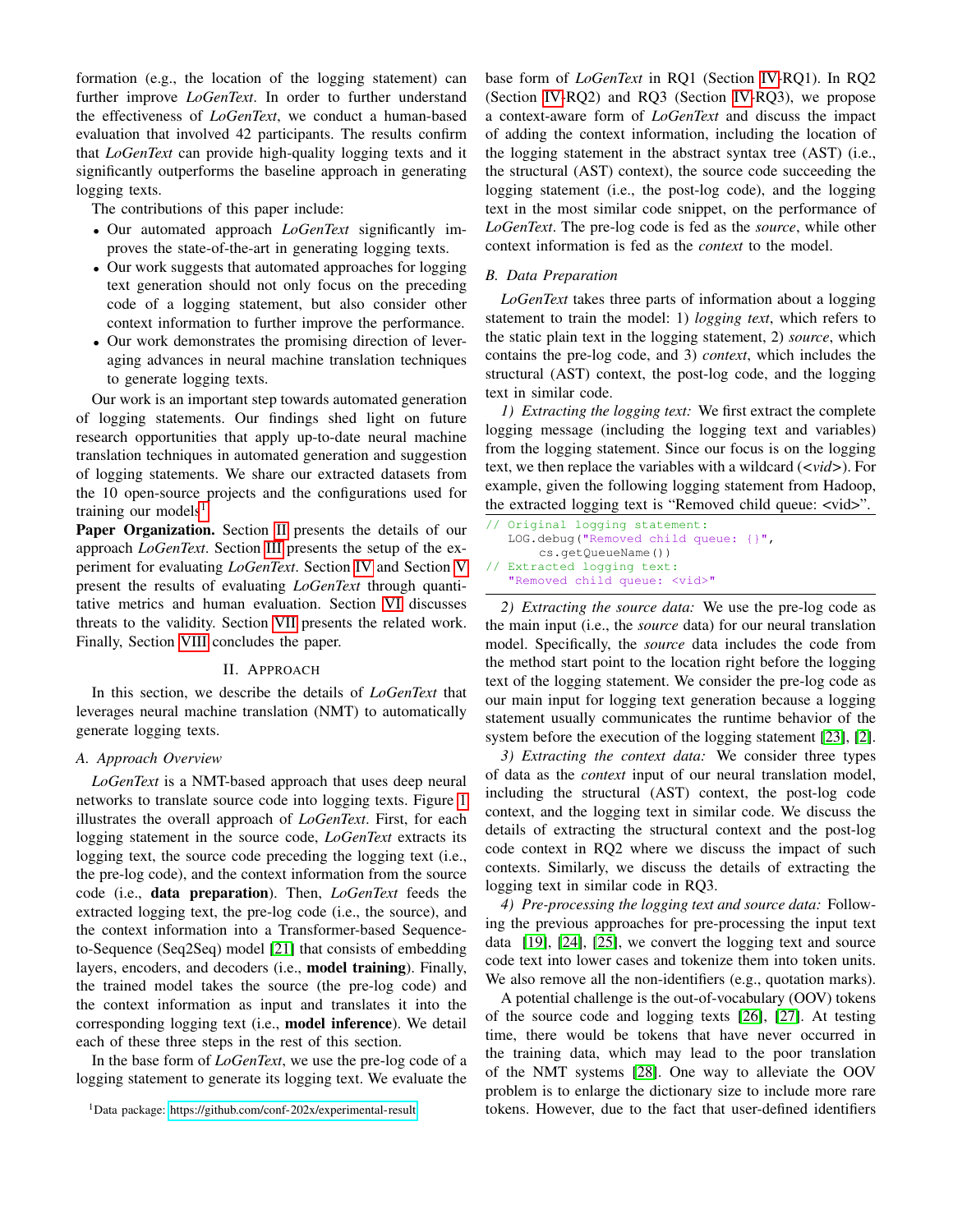<span id="page-2-0"></span>

(i.e., not reserved by the programming language) take up the majority of code tokens, they have a non-negligible influence on the vocabulary of translation dictionary [\[27\]](#page-10-26). Thus, using a large dictionary to cover the user-defined tokens would increase the difficulty of training the translation model, as it requires more training data and hardware resources [\[27\]](#page-10-26). To address this problem, we employ byte pair encoding (BPE), a data compression technique, to segment the code tokens into subword units [\[29\]](#page-10-28), [\[30\]](#page-10-29). This is based on the intuition that users often define identifiers via combining smaller word units. For example, the token "getQueueName" is a combination of three subwords, i.e., "get", "queue" and "name". In this way, our approach can encode all tokens as sequences of subword units.

We set the maximum length of both the logging text sequences and the source code sequences to 1,024 (the default value of our Transformer-based model). The tokens of the sequences beyond the maximum length will be truncated; the sequences shorter than the maximum length are padded. 0% of the logging text sequences are truncated and 3.7% to 3.8% of the source code sequences are truncated in the studied projects.

#### *C. NMT-based Log Generation*

In our approach, we consider the logging text generation task as a machine translation task, i.e., translating a code snippet into logging text that communicates the internal behavior of the code snippet. Thus, we can apply neural machine translation (NMT) techniques to solve the logging text generation problem. Formally, given a source sequence  $X = (x_1, x_2, \ldots, x_S)$ , our goal is to predict tokens in the target logging text  $Y = (y_1, y_2, \dots, y_T)$ . Most NMT models use an encoder-decoder architecture. The input to the encoder is the source sequence  $X$ , and the output of the encoder is a sequence of distributed representations. The generated representations are then fed into the decoder part, where the tokens in the target sequence are generated one by one [\[31\]](#page-10-30). Hence, the objective of the models is to approximate the conditional distribution  $\log P(Y|X;\theta)$  over the given source target pairs and model parameters  $\theta$ .

Our model is also based on an encoder-decoder model, in particular, the Transformer model proposed by Vaswani et al. [\[21\]](#page-10-20), which has shown outstanding performance in many software engineering tasks (e.g., source code summarization [\[32\]](#page-10-31) and code completion [\[33\]](#page-10-32)). Figure [2](#page-2-1) illustrates the structure of the Transformer translation model that is implemented in *LoGenText*. Like many other sequence to

sequence models, the Transformer utilizes an encoder-decoder structure, which is explained in detail in the rest of this section.

<span id="page-2-1"></span>

Fig. 2: An overview of the Transformer translation model.

Source encoder: As Figure [2](#page-2-1) shows, the source encoder component makes use of N stacked layers. Each layer is broken down into two sub-layers. The first sub-layer is a self attention layer:

$$
Attention(Q, K, V) = softmax(\frac{QK^{T}}{\sqrt{d_k}})V
$$
 (1)

where Q, K, V are the query, key, and value vectors,  $\sqrt{d_k}$ is a normalization factor where  $d_k$  is the dimension of the key/query vector, Attention is the output of the attention layer. The self attention mechanism allows the model to look at other positions for extra information while encoding the current position.

The residual connection and layer normalization are then applied on the output of the attention layer:

$$
LayerNorm\left(Attention + X\right) \tag{2}
$$

where  $X$  is the vector representation of the input token after positional encoding (explained in the next paragraph). The output is then fed to the second sub-layer, a fully connected feed forward network. Note that the feed forward network is point-wise, which means the network is applied independently to individual vectors generated by the attention layer.

Positional encoding: The orders of the tokens in the source sequence are important for a machine translation model. To address this, unlike RNN and its variances, Transformer adopts positional encoding to inject the relative positional information into the token representations. Specially, a positional vector is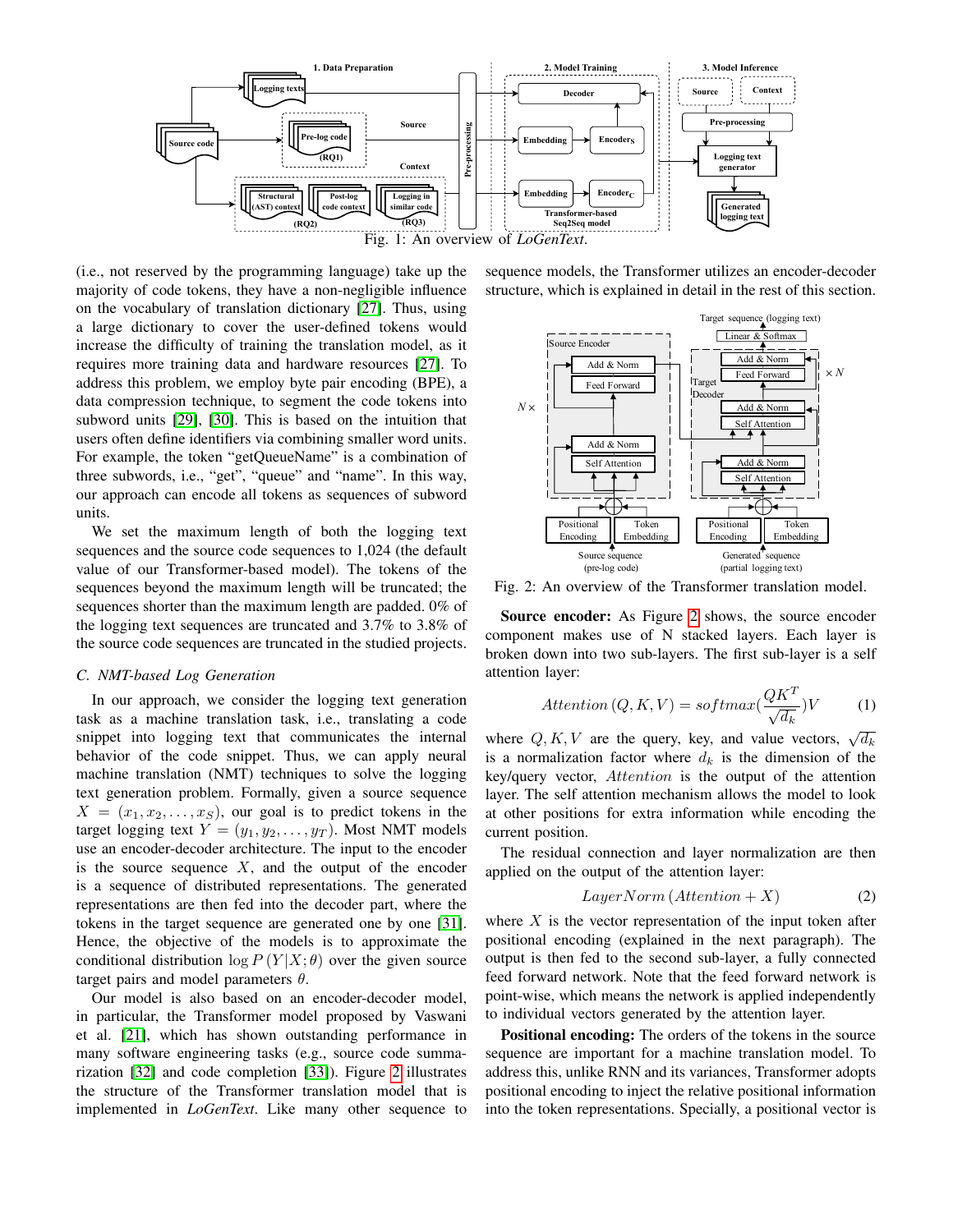added to the input embedding, where the positional vector  $pe$ for tth token is calculated as follows:

$$
pe_t^i = \begin{cases} \sin(w_k \cdot t) & \text{if } i = 2k \\ \cos(w_k \cdot t) & \text{if } i = 2k + 1 \end{cases}
$$
 (3)

where  $k$  is used for determining whether  $i$  is an odd or even number,  $i \in \{0, \ldots, d-1\}$  is the encoding index, d is the dimensionality of the input embedding, and  $w_k = \frac{1}{10000^{2k/d}}$ . The final token representation fed into the self attention layer is a sum of the token embedding and the positional encoding.

Context encoder: The structure of the context encoder is the same as the source encoder. As the *context* inputs (i.e., the structural context, the post-log code context, and logging text in similar code) are only discussed in RQ2 and RQ3, we describe the details about how we integrate the *context* into our model in RQ2.

Target decoder: The decoder in Transformer has a similar structure with the encoder. It also consists of N stacked layers, with three sub-layers in each layer (slightly different to the two sub-layers in the source encoder). The additional second sub-layer takes the source encoder's output and the decoder's states which are generated by the first self attention sublayer. Besides, an attention masking is applied to the first self attention sub-layer. This masking prevents the future information from being leaked to the decoder before the prediction and ensures that the predictions only rely on the previous outputs.

Given a source code and logging text corpus  $D$ , the goal of training the Transformer model is to find parameters  $\theta$  that maximize the log likelihood of the training data:

$$
\widehat{\theta} = \underset{\theta}{\arg \max} \sum_{\langle X, Y \rangle \in D} \log P\left(Y | X; \theta\right) \tag{4}
$$

where  $P$  is the conditional probability of the target sequence  $Y$  (i.e., the logging text) given the source sequence  $X$  (i.e., the source code).

#### III. EVALUATION SETUP

#### <span id="page-3-0"></span>*A. Subject projects*

We evaluate *LoGenText* on 10 open-source Java projects. We choose the same subject projects that are used in prior work [\[19\]](#page-10-18) which studies the characteristics of logging texts. The details of the studied versions of these projects are listed in Table [I.](#page-3-1) The source lines of code of the studied projects ranges from 330K to 1.7M. These projects have about 2K to 12K logging statements, among which 76.2% to 95.8% have logging texts. Similar to prior work [\[19\]](#page-10-18), we evaluate *LoGenText* on the logging statements with logging texts.

## *B. Experimental settings*

*1) Model training settings:* The goal of *LoGenText* is to use the Transformer-based model to automatically generate logging texts with the source code as the input. Our *LoGenText* is implemented based on Fairseq [\[22\]](#page-10-21), [\[34\]](#page-10-33), a sequence-tosequence modeling toolkit. We use the same model structure as in the original Transformer model: six stacked layers (i.e.,

| TABLE I: Details of the studied projects. |
|-------------------------------------------|
|-------------------------------------------|

<span id="page-3-1"></span>

| Project         | Version | <b>SLOC</b> | # of logging<br>statements | # of logging<br>statements with text |
|-----------------|---------|-------------|----------------------------|--------------------------------------|
| ActiveMO        | 5.16.0  | 415k        | 2,185                      | 2,093 (95.8%)                        |
| Ambari          | 2.7.5   | 490K        | 4,150                      | $3,651(88.0\%)$                      |
| <b>Brooklyn</b> | 1.0.0   | 339K        | 2,937                      | 2,813 (95.8%)                        |
| Camel           | 3.4.2   | 1.4M        | 7.046                      | $6,366$ (90.3%)                      |
| CloudStack      | 4.14.0  | 645K        | 12,015                     | 10,613(90.3%)                        |
| Hadoop          | 3.3.0   | 1.7M        | 12.471                     | 11,270 (88.3%)                       |
| <b>HBase</b>    | 2.3.0   | 778K        | 5.534                      | 5,071 (90.4%)                        |
| Hive            | 3.1.2   | 1.7M        | 6,845                      | $6,290(91.6\%)$                      |
| Ignite          | 2.8.1   | 1.1M        | 3,366                      | $3,048$ (90.6%)                      |
| Synapse         | 3.0.1   | 330K        | 1,978                      | 1,508 (76.2%)                        |
| Avg.            |         | 890K        | 5853                       | 5272 (90.1%)                         |

 $N = 6$ ), 512 embedding dimensions for both the source encoder and the target decoder, and 2,048 feed-forward embedding dimensions. We use the Adam optimizer to optimize the model parameters (same as the original Transformer model). To prevent overfitting, we use a dropout rate of 0.1. More details about the configuration of hyperparameters can be found in our replication package.

For each subject project, we split all the instances into  $80\%/10\%/10\%$  training/validation/testing sub datasets<sup>[2](#page-0-0)</sup>. As the number of instances in each subject project is relatively small (i.e., about 1.5K to 11K), it is challenging to fit a Transformer model with more than forty million parameters. To overcome this problem, we adopt a two-stage training strategy (*a.k.a.,*transfer learning (TL)) [\[35\]](#page-10-34), [\[36\]](#page-10-35), [\[37\]](#page-10-36): for each subject project, 1) we first pre-train a model using all the training sets from 10 projects for 50 epochs, and 2) we then continue to fine-tune the pre-trained model parameters using the target project's training set for another 50 epochs. The validation set is used to monitor the performance of the model during training to avoid overfiting.

For inference, we use the beam search with a width of eight, which means at each step, the top eight candidate tokens with the highest scores are kept for the next step. However, the beam search algorithm favors shorter sequences [\[38\]](#page-10-37), [\[39\]](#page-11-0). To address this problem, we adopt the length penalty, which gives favors to longer sequences [\[40\]](#page-11-1). In our experiments, we set the value of length penalty to 2.5. In addition, we set the maximum length and minimum length of the generated logging text to be 100 and 3, respectively, as we find that the lengths of 92.4% to 98.4% of the logging texts in the studied projects fall in this range.

The training of our models are conducted in a cluster of machines each with a NVIDIA V100 Tensor Core GPU.

*2) Model evaluation approaches:* We evaluate the performance of *LoGenText* using a combination of quantitative evaluation and human evaluation.

Quantitative evaluation: We use two widely used machine translation evaluation metrics, BLEU [\[41\]](#page-11-2) and ROUGE [\[42\]](#page-11-3), to evaluate the quality of the generated logging text sequences in terms of their similarity to the original logging texts inserted by the developers. The details of these evaluation metrics are described in the research questions that apply these metrics.

<sup>&</sup>lt;sup>2</sup>The sizes of training datasets range from  $1K$  to  $9k$ .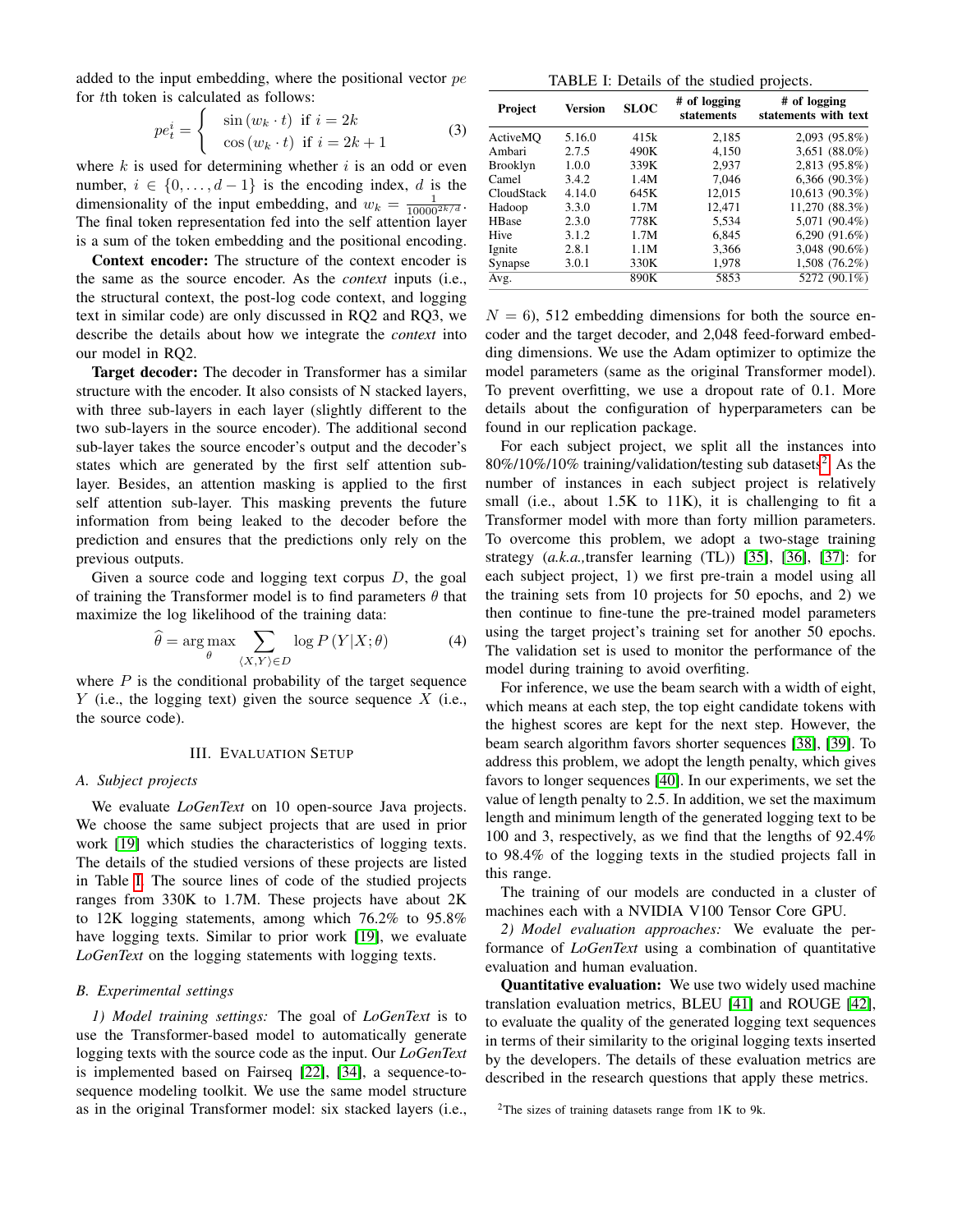Human evaluation: In order to evaluate how developers perceive the generated logging texts, we also performed a human evaluation, which is detailed in Section [V.](#page-7-0)

## *C. Baseline approach*

We compare our approach with prior work by He et al. [\[19\]](#page-10-18), which is by far the state-of-the-art approach for generating logging texts. Their method assumes that similar code snippets tend to have similar logging texts. To generate the logging text for a given code snippet, He et al. [\[19\]](#page-10-18) perform a search in the training corpus to retrieve the most similar code snippet based on Levenshtein distance [\[43\]](#page-11-4). The logging text of the most similar code snippet is used as the logging text for the given code snippet. We re-implement their method as a baseline to compare with our approach.

#### IV. EVALUATION RESULTS

<span id="page-4-0"></span>In this section, we discuss the results of evaluating *LoGen-Text* through answering three research questions.

RQ1: How well can the base form of *LoGenText* automatically generate logging text?

*Motivation.* Prior research [\[19\]](#page-10-18) has observed that logging texts are predictable and proposes a simple approach (the baseline approach in Section [III\)](#page-3-0) based on the intuition that similar code snippets contains similar logging texts. Such a simple approach has demonstrated a promising result. Therefore, in this RQ, we would like to explore whether our NMT-based solution (i.e., *LoGenText*) can automatically generate logging texts with a better performance than the baseline approach.

*Approach.* We evaluate the base form of *LoGenText*, i.e., using only the source input (pre-log code) to generate the logging texts, and compare it with the baseline approach [\[19\]](#page-10-18). Following prior work [\[19\]](#page-10-18), we evaluate the quality of the generated logging texts using two widely used metrics for machine translation evaluation, i.e.,  $BLEU^3$  $BLEU^3$  [\[41\]](#page-11-2), [\[44\]](#page-11-5) and ROUGE<sup>[4](#page-0-0)</sup> [\[42\]](#page-11-3). Both BLEU and ROUGE take the automatically generated logging texts and the reference logging texts (i.e., the original logging texts written by developers) as input and calculate the similarity between them, which outputs a percentage score between 0 and 1. The higher the score, the better the generated logging texts in terms of their similarity to the reference logging texts.

BLEU (Bilingual Evaluation Understudy) is used to evaluate the match between a generated text and a reference text, which is calculated as follows:

$$
BLEU = BP \cdot \exp\left(\sum_{n=1}^{N} w_n \log p_n\right) \tag{5}
$$

$$
BP = \begin{cases} 1 & \text{if } c > r \\ e^{(1-r/c)} & \text{if } c \le r \end{cases}
$$
 (6)

where  $p_n$  is the modified n-gram precision (i.e., the maximum number of n-grams co-occurring in the automatically generated logging text and the reference logging text divided by the the total number of n-grams in the generated logging text),  $w_n$  are positive weights that can be configured,  $BP$  is a brevity penalty,  $c$  is the length of the generated logging text and  $r$  is the length of the reference logging text. In our evaluation, we choose  $N = 4$  and uniform weights  $w_n = 1/N$ , same as prior work [\[19\]](#page-10-18). In addition to the overall BLUE score, we also consider the specific BLEU-n  $(n = 1, 2, 3, 4)$  scores, which are the BLUE scores considering only one gram size.

ROUGE (Recall-Oriented Understudy for Gisting Evaluation) is a set of metrics for evaluating automated generated texts in text summarization and translations. ROUGE is calculated as follows:

$$
ROUGE-n = \frac{\sum_{gram_n \in Ref} Count_{match}(gram_n)}{\sum_{gram_n \in Ref} Count(gram_n)} \tag{7}
$$

where *n* is the length of the n-gram  $(gram_n)$ , and  $Count_{match}(gram_n)$  is the number of n-grams co-occurring in the automatically generated logging text and the reference logging text, Ref. We calculate ROUGE-1, ROUGE-2 and ROUGE-L. ROUGE-L measures the longest matching sequence of tokens using LCS (Longest Common Subsequence). *Results.* Our base form of *LoGenText* generally outperforms the baseline approach. Our experimental results of comparing *LoGenText* with the baseline on the 10 studied projects are presented in Table [II.](#page-5-0) The best results are highlighted in the bold font. We can see that the base form of *LoGenText* provides a ROUGE-L score of 41.1 to 52.3 and a BLEU score of 21.8 to 39.0 for the studied projects. As shown in Table [II,](#page-5-0) *LoGenText* outperforms the baseline approach for all the projects in terms of ROUGE-L by 5.7% to 22.8% and has a higher BLEU score than the baseline approach by 2.9% to 18.5% in seven out 10 projects. In addition, besides the overall BLEU and ROUGE-L, *LoGenText* performs better than the baseline approach in almost all different gram sizes (i.e., BLEU-n and ROUGE-n). Our results indicate the promising research direction of using neural translation techniques in automated generation of logging text.

On the other hand, we also observe that the base form of *LoGenText* may not always provide a better performance in terms of BLEU scores (e.g, BLEU-4). As shown in Table [II,](#page-5-0) *LoGenText* performs better than the baseline approach for seven out 10 projects in terms of BLEU but worse for the other three projects (Brooklyn, Synapse and Hive). By examining the BLEU scores of different gram size (i.e., BLEU-n), we realized that the base form of *LoGenText* always outperforms the baseline in terms of smaller gram sizes (i.e., BLEU-1 and BLEU-2); in some cases (e.g., for the projects Brooklyn, Synapse, and Hive) , the base form of *LoGenText* may not perform better than the baseline approach in terms of larger gram sizes (i.e., BLEU-3 and BLEU-4). This phenomenon can be explained by the different working mechanisms of these two different approaches. The baseline approach simply reuses logging texts from other code snippets [\[14\]](#page-10-13), thus it tends to produce long sequence of identical tokens between code snippets, which can result in relatively high larger-gram BLEU scores, especially when there are many duplications of logging texts [\[45\]](#page-11-6). In contrast, *LoGenText* automatically generates new logging texts token by token, thus it may not

<sup>3</sup><https://github.com/mjpost/sacrebleu>

<sup>4</sup><https://github.com/pltrdy/rouge>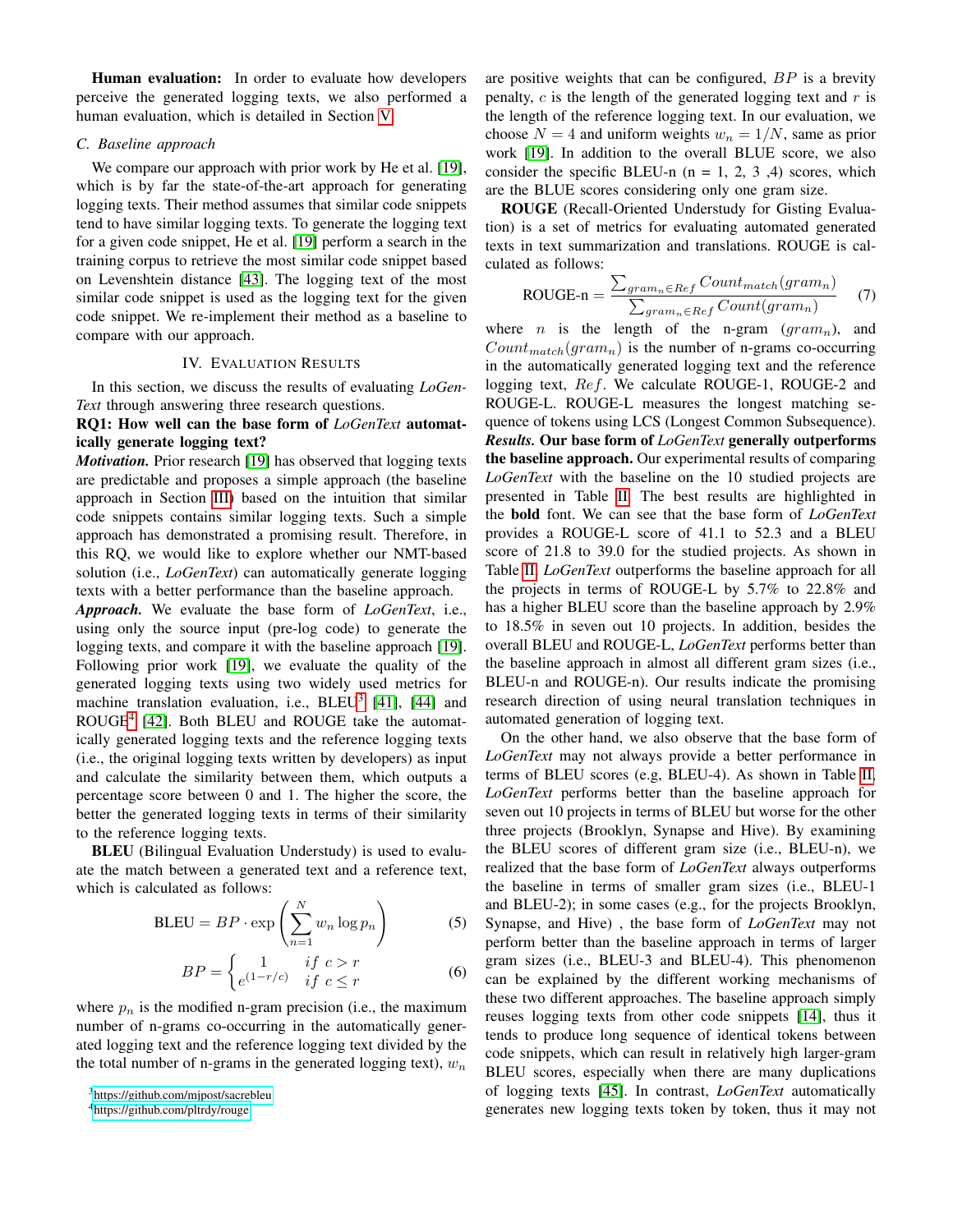TABLE II: Evaluation results of using *LoGenText* and the baseline approach to generate logging texts (RQ1).

<span id="page-5-0"></span>

| Projects                                                                                                     | Methods         | $BLEU(\%)$      | BLEU- $1\%$ ) | $BLEU-2(\%)$ | BLEU-3 $(\%)$ | BLEU-4 $(\%)$ | $ROUGE-L(\%)$   | ROUGE- $1\%$ ) | ROUGE- $2\%$ ) |
|--------------------------------------------------------------------------------------------------------------|-----------------|-----------------|---------------|--------------|---------------|---------------|-----------------|----------------|----------------|
| ActiveMQ                                                                                                     | Baseline        | 21.0            | 37.0          | 22.9         | 18.4          | 16.0          | 36.1            | 36.0           | 21.6           |
|                                                                                                              | LoGenText       | $23.0(+9.5\%)$  | 44.6          | 26.0         | 19.6          | 16.0          | $43.4(+20.4\%)$ | 43.1           | 25.1           |
| Ambari                                                                                                       | Baseline        | 19.9            | 36.8          | 22.0         | 17.0          | 14.1          | 36.8            | 37.5           | 22.4           |
|                                                                                                              | LoGenText       | $22.8(+14.6\%)$ | 44.0          | 25.6         | 17.8          | 13.4          | $42.9(+16.5\%)$ | 44.1           | 24.7           |
| Brooklyn                                                                                                     | Baseline        | <b>26.0</b>     | 41.4          | 25.5         | 21.8          | 19.7          | 38.1            | 40.9           | 23.0           |
|                                                                                                              | LoGenText       | $25.4(-2.1\%)$  | 48.7          | 28.4         | 20.8          | 16.8          | $43.6(+14.4\%)$ | 47.1           | 26.2           |
| Camel                                                                                                        | Baseline        | 37.9            | 51.5          | 39.2         | 35.6          | 33.8          | 47.5            | 47.9           | 33.0           |
|                                                                                                              | LoGenText       | $39.0(+2.9\%)$  | 58.3          | 43.3         | 38.1          | 35.9          | $52.3(+10.2\%)$ | 52.5           | 35.3           |
| CloudStack                                                                                                   | Baseline        | 30.1            | 46.6          | 33.5         | 28.4          | 25.4          | 43.9            | 44.5           | 30.0           |
|                                                                                                              | LoGenText       | $34.6(+14.7\%)$ | 52.4          | 37.3         | <b>30.0</b>   | 25.6          | $50.1(+14.0\%)$ | 50.8           | 35.2           |
| Hadoop                                                                                                       | Baseline        | 19.6            | 37.2          | 22.8         | 18.7          | 16.8          | 34.1            | 34.9           | 20.1           |
|                                                                                                              | LoGenText       | $21.8(+11.1\%)$ | 44.4          | 25.4         | 19.1          | 16.5          | $41.1(+20.5\%)$ | 42.3           | 23.0           |
| HBase                                                                                                        | Baseline        | 19.5            | 38.4          | 24.2         | 19.4          | 15.9          | 38.4            | 38.9           | 26.1           |
|                                                                                                              | LoGenText       | $23.1(+18.5\%)$ | 46.1          | 28.2         | 21.6          | 17.2          | $46.5(+21.2\%)$ | 47.0           | 30.6           |
| Hive                                                                                                         | Baseline        | 28.2            | 42.9          | 29.8         | 26.2          | 24.0          | 42.4            | 42.9           | 28.9           |
|                                                                                                              | LoGenText       | $28.0(-0.6\%)$  | 47.4          | 30.8         | 25.2          | 21.7          | $46.7(+10.2\%)$ | 47.2           | 29.8           |
|                                                                                                              | Baseline        | 21.5            | 38.5          | 23.4         | 18.4          | 14.8          | 37.1            | 38.0           | 22.9           |
| Ignite                                                                                                       | LoGenText       | $24.9(+15.6\%)$ | 50.9          | 30.7         | 23.3          | 18.3          | $45.5(+22.8\%)$ | 47.2           | 27.1           |
| Synapse                                                                                                      | Baseline        | 34.1            | 46.7          | 36.7         | 31.7          | 27.2          | 46.9            | 46.8           | 36.9           |
|                                                                                                              | LoGenText       | $28.9(-15.3\%)$ | 53.3          | 34.7         | 26.7          | 21.5          | $49.5(+5.7\%)$  | 50.2           | 32.0           |
|                                                                                                              | <b>Baseline</b> | 25.8            | 41.7          | 28.0         | 23.6          | 20.8          | 40.1            | 40.8           | 26.5           |
| Avg.                                                                                                         | LoGenText       | $27.1(+5.0\%)$  | 49.0          | 31.1         | 24.2          | 20.3          | $46.1(+15.0\%)$ | 47.2           | 28.9           |
| Note: The numbers in the brackets indicate the relative change of <i>LoGenText</i> to the baseline approach. |                 |                 |               |              |               |               |                 |                |                |

always produce long sequences of tokens that are identical to the ones written by developers, even though the generated ones may have similar semantic meanings with the written ones, as discussed in our user study in Section [V.](#page-7-0)

The base form of our NMT-based approach *LoGenText* generally outperforms the baseline approach that leverages the existing logging texts in similar code snippets. Our results illustrate the promising future research opportunity of formulating automated logging text generation as neural machine translation tasks.

## RQ2: Can incorporating context information improve the base form of *LoGenText* in generating logging texts?

*Motivation.* Prior studies [\[46\]](#page-11-7), [\[31\]](#page-10-30), [\[47\]](#page-11-8), [\[48\]](#page-11-9), [\[49\]](#page-11-10), [\[50\]](#page-11-11), [\[51\]](#page-11-12), [\[52\]](#page-11-13) on NMT show that incorporating the context information (e.g., surrounding text) of the source input may provide promising results in generating better translations. In addition, the context information (e.g., surrounding source code, AST structure of source code) of a particular source code of interest has shown benefits in some software engineering (SE) tasks that rely on neural network-based techniques [\[53\]](#page-11-14), [\[54\]](#page-11-15), [\[55\]](#page-11-16), [\[56\]](#page-11-17), [\[27\]](#page-10-26). Therefore, in this research question, we aim to understand whether the context information (e.g., the post-log code and the structural (AST) information of a logging statement) can help further improve *LoGenText* in automatically generating logging texts.

*Approach.* We propose a context-aware form of *LoGenText* and consider two types of context information in this research question: the post-log code and the structural (AST) information related to a logging statement. Below we discuss how we extract such information and incorporate it in *LoGenText*.

Extracting context information. *Extracting the structural (AST) context:* We use AST extracted by *srcML* [\[57\]](#page-11-18) to represent the location of a logging statement. The structural information represented by the AST has been applied successfully in many SE tasks, including suggesting *where to log* [\[17\]](#page-10-16)

and *how to choose log levels* [\[18\]](#page-10-17). First, we extract the AST of the method containing the logging statement. Then, we convert the AST into a sequence of AST node types (e.g., if statement) following a depth-first traversal. We only keep the sequence of AST node types prior to the logging statements.

*Extracting the post-log code context:* Although a logging statement is usually not directly related to the subsequent code (i.e., post-log code), prior research [\[19\]](#page-10-18) shows the postlog code may provide some extra information relevant to the logging text. Therefore, we consider the post-log code as the context input instead of the source input in our NMT-based model. Specifically, the post-log code contains the code from the location that immediately follows the logging statement to the end of the containing method. We use the same approach as the pre-log code (cf., Section [II\)](#page-1-0) to convert the post-log code into a sequence of code tokens.

Integrating context information in our models. There are mainly two approaches for integrating the context information in NMT-based models: (1) simply concatenating the context and the source as a new input sequence [\[58\]](#page-11-19), [\[59\]](#page-11-20), and (2) utilizing a multi-encoder model, where additional neural networks are used to encode the context [\[22\]](#page-10-21), [\[31\]](#page-10-30), [\[46\]](#page-11-7). Prior work [\[31\]](#page-10-30), [\[22\]](#page-10-21) shows that the multi-encoder approach is more effective for incorporating context information in NMT tasks. We experimented with both approaches and we also found that the latter approach shows better performance in our context. Therefore, we use the multi-encoder approach in this paper.

<span id="page-5-1"></span>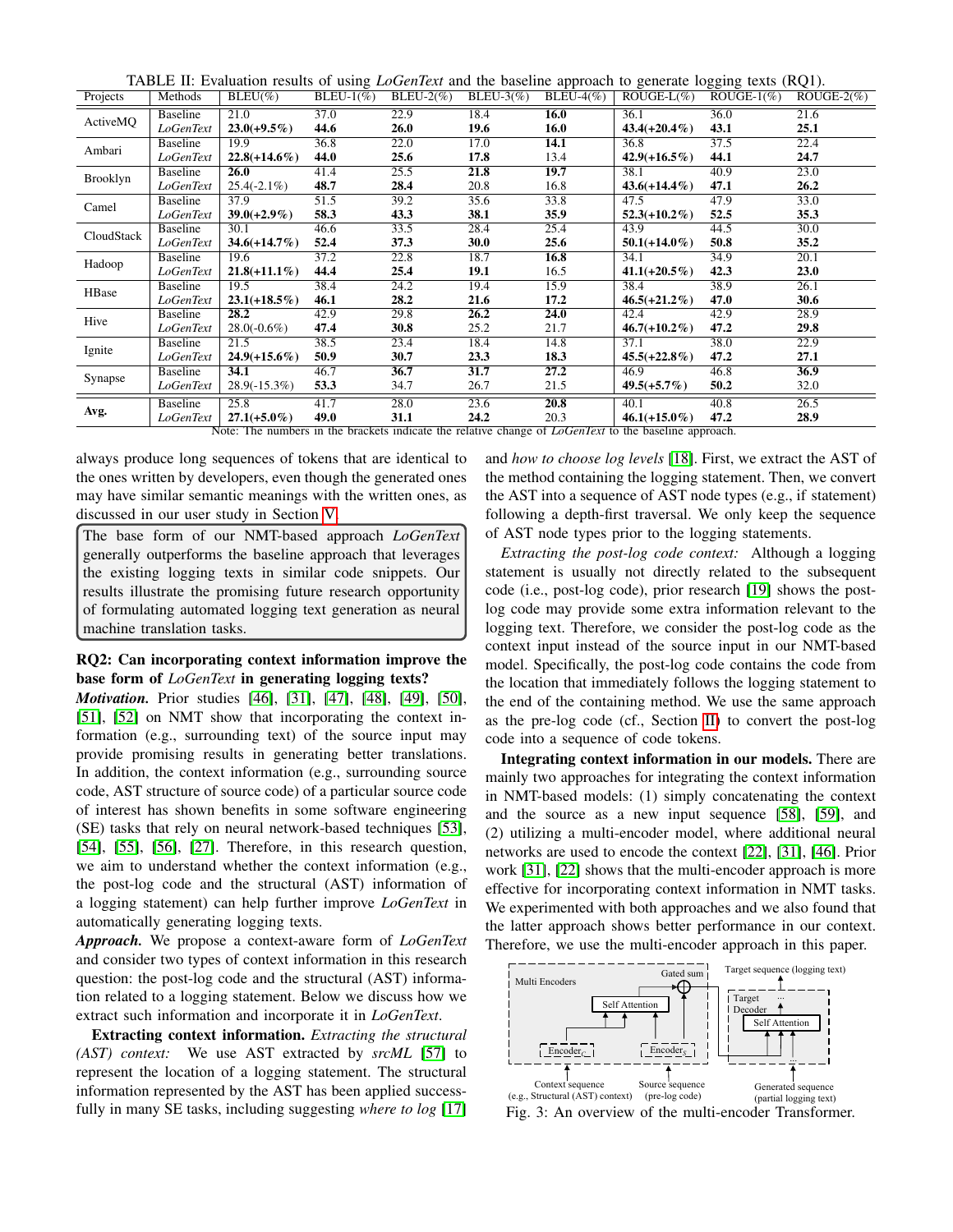<span id="page-6-0"></span>TABLE III: Evaluation results of incorporating contexts (AST, post-log code) in *LoGenText* for logging text generation (RQ2).

|         |                             | $BLEU(\%)$      |        |          |       |                  |        |              |      |        |                |      |
|---------|-----------------------------|-----------------|--------|----------|-------|------------------|--------|--------------|------|--------|----------------|------|
|         |                             | <b>ActiveMO</b> | Ambari | Brooklyn |       | Camel CloudStack | Hadoop | <b>HBase</b> | Hive | Ignite | <b>Synapse</b> | Avg. |
|         | <b>Baseline</b>             | 21.0            | 19.8   | 26.0     | 37.9  | 30.1             | 19.6   | 19.5         | 28.2 | 21.5   | 34.1           | 25.8 |
|         | Base <i>LoGenText</i> (RO1) | 23.0            | 22.8   | 25.4     | 39.0  | 34.6             | 21.8   | 23.1         | 28.0 | 24.9   | 28.8           | 27.1 |
| With    | AST                         | 24.1            | 23.8   | 27.8     | 41.8  | 34.6             | 23.3   | 23.5         | 29.6 | 28.8   | 37.2           | 29.5 |
| context | Post-log code               | 24.1            | 24.5   | 28.4     | 39.9  | 34.3             | 23.1   | 24.3         | 29.6 | 28.2   | 34.8           | 29.1 |
|         |                             | $ROUGE-L(\%)$   |        |          |       |                  |        |              |      |        |                |      |
|         |                             |                 |        |          |       |                  |        |              |      |        |                | Avg. |
|         |                             | <b>ActiveMO</b> | Ambari | Brooklyn | Camel | CloudStack       | Hadoop | <b>HBase</b> | Hive | Ignite | Synapse        |      |
|         | <b>Baseline</b>             | 36.1            | 36.8   | 38.1     | 47.4  | 43.9             | 34.1   | 38.4         | 42.4 | 37.1   | 46.9           | 40.1 |
|         | Base <i>LoGenText</i> (RO1) | 43.4            | 42.9   | 43.6     | 52.3  | 50.1             | 41.1   | 46.5         | 46.7 | 45.5   | 49.5           | 46.2 |
| With    | <b>AST</b>                  | 42.5            | 43.4   | 44.0     | 53.9  | 50.8             | 42.1   | 46.4         | 48.2 | 47.6   | 53.6           | 47.3 |
| context | Post-log code               | 42.8            | 43.5   | 44.7     | 53.6  | 50.4             | 41.5   | 46.3         | 48.0 | 46.0   | 53.4           | 47.0 |

The structure of our context integration approach is illustrated in Figure [3.](#page-5-1) The context encoder replicates the original Transformer encoder and takes one type of context information (e.g., AST context, post-log code context) as input. The output of the context encoder together with the output of the source encoder are then fed into a self-attention layer. Then, the outputs of the attention layer and the source encoder are fused by a gated sum. Formally, let  $S$  be the output of the source encoder and  $C$  be the output of the attention layer, the output of the gated sum  $G$  is

$$
G = \lambda \odot C + (1 - \lambda) \odot S \tag{8}
$$

where the gating weight  $\lambda$  is calculated by

$$
\lambda = \sigma(W[C, S] + b) \tag{9}
$$

where  $\sigma(\cdot)$  is the sigmoid function, W is the weight parameters of the model, and b is the bias.

In order to understand the impact of different types of context information, we evaluate the performance of the models using each type of context. We use the same metrics used in RQ1 (i.e., BLEU and ROUGE-L) to evaluate the quality of the generated logging texts.

*Results.* Incorporating context information can improve the performance of the base form of *LoGenText* and outperforms the baseline approach in all the studied projects. Table [III](#page-6-0) shows the results of incorporating different context information. By comparing the context-aware form of *LoGenText* with the base form, we find that by incorporating the context information using multi-encoders models, we can obtain a performance improvement on almost all the projects. For example, by encoding the structural (AST) context into our *LoGenText*, we obtain an 29.2% relative (8.4% absolute) increase in terms of BLEU score in project Synapse over the base form of *LoGenText*. Overall, as shown in Table [III,](#page-6-0) the context-aware form of *LoGenText* that incorporates the AST context provides a BLEU score of 23.3 to 41.8 and a ROUGE-L score of 42.1 to 53.9 for the studied projects, which are 5.0% to 34.0% and 13.7% to 28.3% higher than the baseline approach, respectively. In addition, unlike the base form of *LoGenText* which may underperform the baseline approach for certain projects (e.g, Brooklyn and Synapse) in terms of BLEU scores, our context-aware form of *LoGenText* can provide better BLEU scores than the baseline approach for all the studied projects. The results demonstrate that *LoGenText* can benefit from the extracted context information.

Meanwhile, we observe that for some projects (e.g., Synapse and Camel), different types of context can result in diverse performance. In particular, for the Synapse project, incorporating AST and post-log code results in BLEU scores of 37.2 and 34.8, respectively. This finding suggests that practitioners should be careful with the selection of contexts for different projects, as they may produce diverse results. On the other hand, we also observe that leveraging the AST context performs better than post-log context in seven out of the 10 projects and has the largest improvement over the base form of *LoGenText* on average. This observation further confirms the success of applying AST information in suggesting logging activities [\[17\]](#page-10-16), [\[18\]](#page-10-17).

We also find that incorporating additional context may not always improve the performance of *LoGenText* significantly. As shown in Table [III,](#page-6-0) by adding context using the multiencoders model, the performance on the project CloudStack (using AST context) remains the same as that without the context. This may be due to the fact that CloudStack has a much higher number of pre-log code tokens for each generated logging text (information used in the base form of *LoGenText*) than other projects, leading to less value of adding the context information.

Incorporating context information (AST and post-log code) can improve the performance of the base form of *LoGenText* for generating logging texts, and different context information may have diverse impact on the studied projects.

# RQ3: Can incorporating logging text from similar code improve the base form of *LoGenText* in generating logging texts?

*Motivation.* Prior work [\[19\]](#page-10-18) proposes a preliminary logging text generation approach that simply reuses the logging text from the most similar code snippet (i.e., our baseline approach) and achieves promising results. Their results suggest that the logging in similar code may provide additional information about the logging text to be generated. Although we demonstrate better performance of *LoGenText* than the baseline, it may be the case that the information captured by *LoGenText* and that captured by the baseline approach do not overlap. Therefore, including the information provided by the baseline may further improve the results. Therefore, in this research question, we aim to explore the impact of incorporating logging text in similar code on automated logging text generation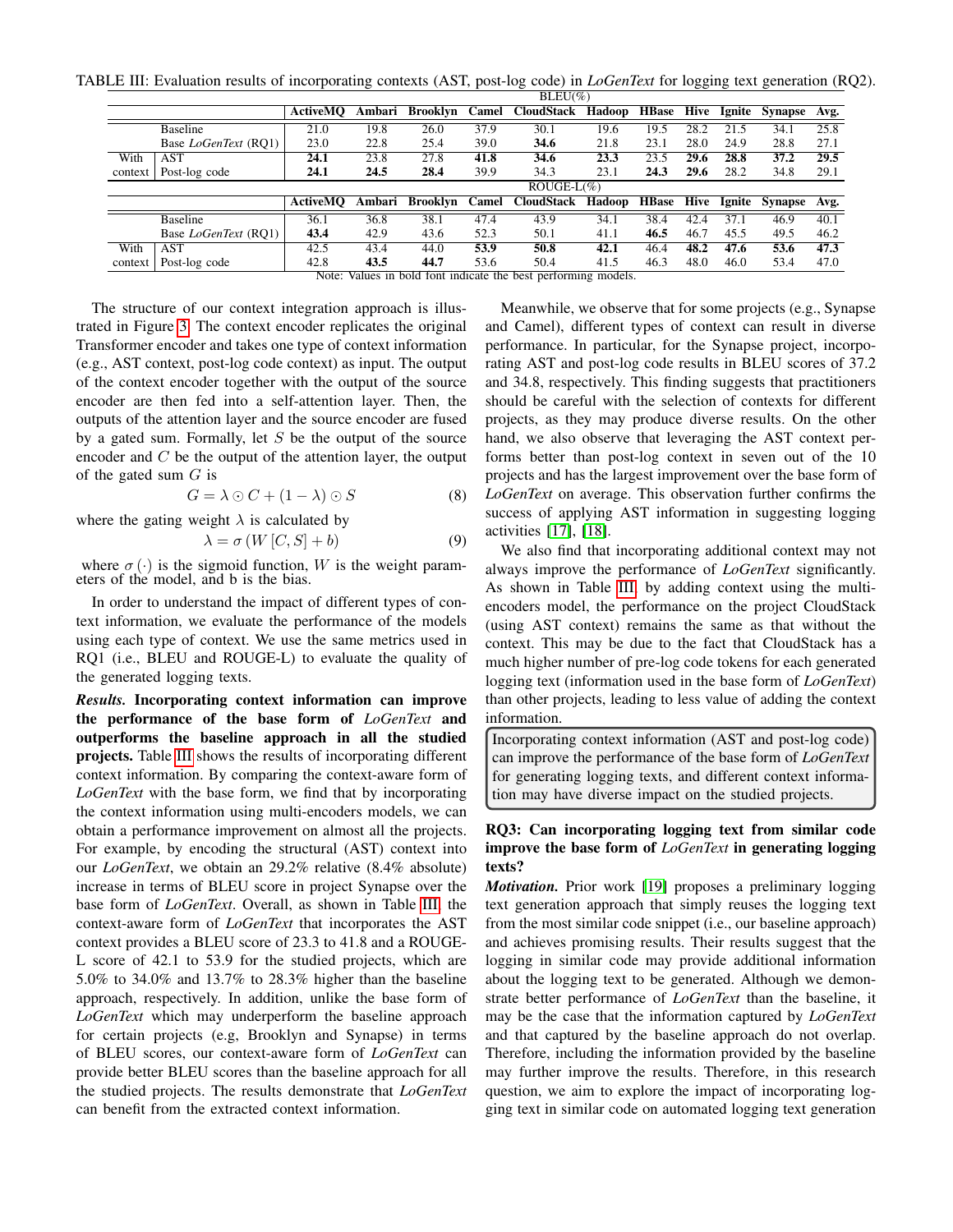<span id="page-7-1"></span>TABLE IV: Evaluation results of incorporating logging text from similar code in *LoGenText* for logging text generation (RQ3).

|                                                                | $BLEU(\%)$      |               |                 |       |                   |        |                   |      |        |                |      |
|----------------------------------------------------------------|-----------------|---------------|-----------------|-------|-------------------|--------|-------------------|------|--------|----------------|------|
|                                                                | <b>ActiveMO</b> | Ambari        | Brooklyn        | Camel | CloudStack        | Hadoop | <b>HBase Hive</b> |      | Ignite | <b>Synapse</b> | Avg. |
| <b>Baseline</b>                                                | 21.0            | 19.8          | 26.0            | 37.9  | 30.1              | 19.6   | 19.5              | 28.2 | 21.5   | 34.1           | 25.8 |
| Base <i>LoGenText</i> (RO1)                                    | 23.0            | 22.8          | 25.4            | 39.0  | 34.6              | 21.8   | 23.1              | 28.0 | 24.9   | 28.8           | 27.1 |
| With<br>Logging text from                                      |                 |               |                 |       |                   |        |                   |      |        |                |      |
| similar code<br>context                                        | 25.8            | 25.3          | 27.5            | 41.6  | 34.4              | 22.8   | 24.0              | 29.2 | 26.6   | 34.0           | 29.1 |
|                                                                |                 | $ROUGE-L(\%)$ |                 |       |                   |        |                   |      |        |                |      |
|                                                                | <b>ActiveMO</b> | Ambari        | <b>Brooklyn</b> | Camel | <b>CloudStack</b> | Hadoop | <b>HBase</b>      | Hive | Ignite | <b>Synapse</b> | Avg. |
| <b>Baseline</b>                                                | 36.1            | 36.8          | 38.1            | 47.4  | 43.9              | 34.1   | 38.4              | 42.4 | 37.1   | 46.9           | 40.1 |
| Base <i>LoGenText</i> (RO1)                                    | 43.4            | 42.9          | 43.6            | 52.3  | 50.1              | 41.1   | 46.5              | 46.7 | 45.5   | 49.5           | 46.2 |
| With<br>Logging text from                                      |                 |               |                 |       |                   |        |                   |      |        |                |      |
| similar code<br>context                                        | 44.8            | 44.1          | 43.9            | 53.9  | 50.7              | 41.8   | 46.6              | 47.5 | 46.4   | 53.1           | 47.3 |
| Note: Values in bold font indicate the best performing models. |                 |               |                 |       |                   |        |                   |      |        |                |      |

and examine whether we can improve the base form of *LoGenText* by utilizing such logging information.

*Approach.* Similar to prior work [\[19\]](#page-10-18), we leverage the logging texts from similar code in the generation of logging texts.

Extracting logging text from similar code. For each logging statement, we extract its pre-log code and search for the most similar code snippet in the training dataset. Specifically, for a given pre-log code snippet, we follow prior work [\[19\]](#page-10-18) and use the Levenshtein distance [\[43\]](#page-11-4) to calculate the similarity between it and all the other code snippets in the training dataset. We then extract the logging text in the most similar code snippet.

Incorporating logging text from similar code. We adopt the same multi-encoder approach as in RQ2 to incorporate the retrieved logging text from similar code. In particular, the logging text in the similar code snippet is encoded using a context encoder, and then a gated sum is applied on the outputs of the context encoder and the source encoder, the output of the gated sum is then fed to the target decoder.

Similar to RQ1 and RQ2, we evaluate the performance of *LoGenText* that incorporates the logging text from the similar code using the BLEU and ROUGE-L metrics.

*Results.* Incorporating logging text from similar code can improve the performance of the base form of *LoGenText*. As shown in Table [IV,](#page-7-1) we find that by incorporating the retrieved logging text from similar code using a context encoder, the performance of the base form of *LoGenText* can be increased in nine out of the ten studied projects (e.g., the average BLEU score increases from 27.1 to 29.1). The results indicate that the logging in similar code may contain useful knowledge for the logging text to be generated in the NMT model. However, incorporating the logging text from similar code (with an average BLEU of 29.1) is less effective than the *LoGenText* that incorporates the AST context (with an average BLEU of 29.5, cf. RQ2).

Similar to our results in RQ2, incorporating logging text from similar does not improve the performance on the Cloud-Stack project over the base form of *LoGenText*. Similarly, this result may be due to the fact that CloudStack has a large number of pre-log code tokens for each generated logging text (information used in the base form of *LoGenText*), which may lead to less value of incorporating the additional logging information from similar code.

Incorporating logging text from similar code can provide additional information to the base form of *LoGenText*. However, it cannot further improve the best performing version of *LoGenText* that incorporates the AST context.

## V. HUMAN EVALUATION

<span id="page-7-0"></span>Our approach *LoGenText* is evaluated in the last section based on quantitative metrics (i.e., BLEU and ROUGE scores) that measure the similarity between the original and the generated logging texts. However, the quantitative metrics may not directly reflect how developers perceive the quality of the generated logging texts. Therefore, in this section, we conduct a human evaluation to further evaluate *LoGenText*.

We invited 42 participants in our human evaluation. The participants include a mix of 23 graduate students who major in computer science or software engineering and 19 software developers who are employed in the software industry across the globe. All the participants have at least five years of experience in software development.

Our human evaluation contains two tasks: task 1) evaluating the *similarity* between the automatically generated logging texts and the original logging texts extracted from source code. task 2) evaluating the logging texts separately from three aspects [\[60\]](#page-11-21), i.e., *relevance*, *usefulness* and *adequacy* based on the given source code. For task 1, each participant was given 15 logging statements that were randomly sampled from the 10 projects to evaluate. We presented the participants with the original logging texts, the logging texts generated by the baseline, and the logging texts generated by *LoGenText*. Since our results in Section [IV](#page-4-0) show that the context-aware form of *LoGenText* incorporating the AST context has the best overall performance, we used it to generate logging texts used in our human evaluation. We named the logging text from the original logging statement as *log-ref* and the two generated logging texts as *log-1* and *log-2*. We asked the participants to rate the similarity between the generated logging texts (*log-1* and *log-2*) and the original logging texts (*log-ref*). In order to avoid the bias caused by the order of the two generated logging texts, we randomly assigned the one generated by *LoGenText* or by the baseline as *log-1* or *log-2*. Each generated logging text is evaluated based on a scale from 0 to 4 where 0 means no similarity and 4 means perfect similarity. For task 2, each participant was randomly given three logging statements to evaluate. We presented each participant with the original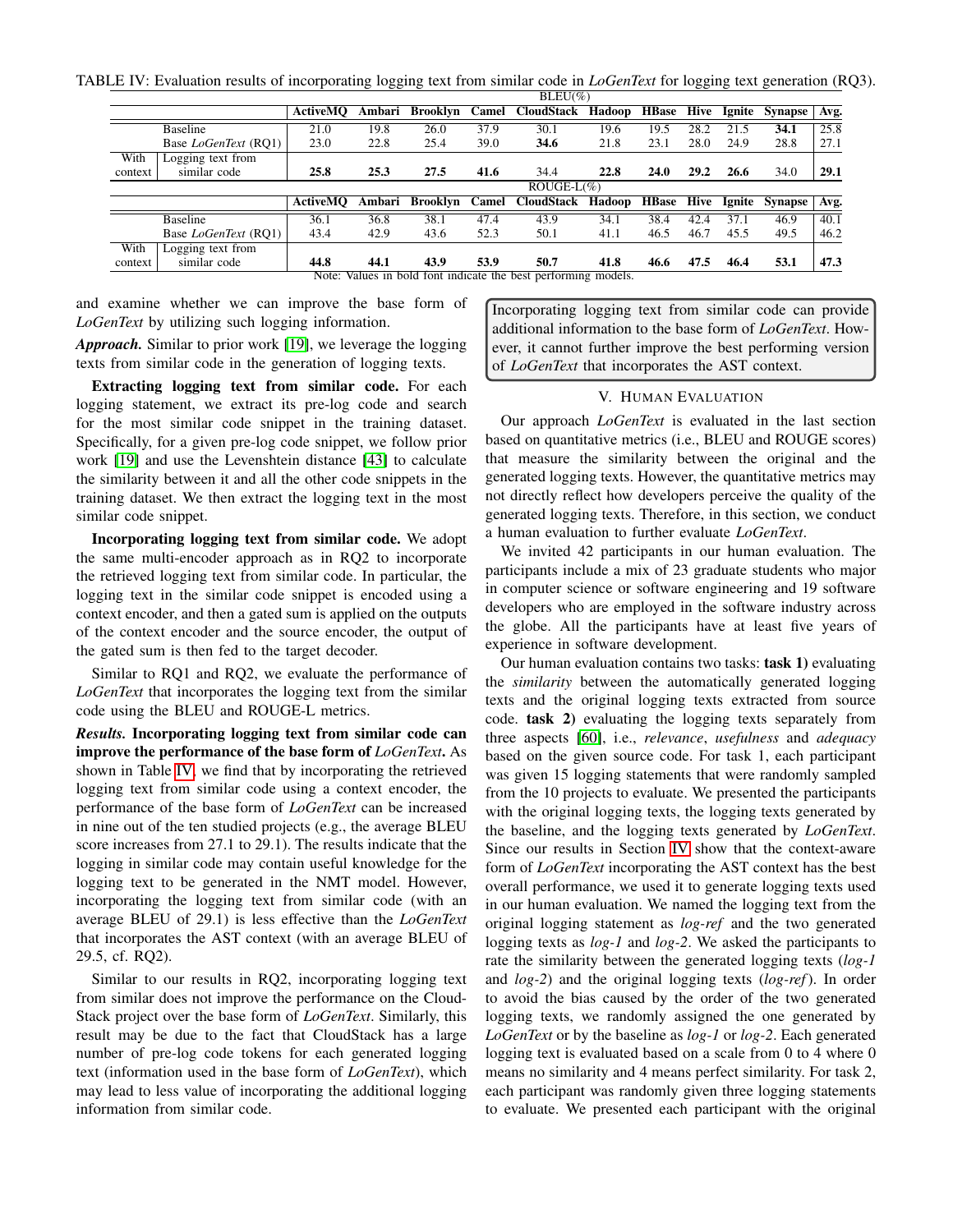logging text, the logging text generated by the baseline, the logging text generated by *LoGenText*, and the surrounding method of the logging statement that highlights the location of the logging statement. We randomly assigned the three logging texts as *log-a*, *log-b* and *log-c*. We asked the participant to rate the three logging texts based on the given code snippet from three aspects, i.e., *relevance*, *usefulness* and *adequacy*. *Relevance* refers to how relevant the logging text is to the given source code. *Usefulness* refers to how useful the logging text is for collecting valuable runtime information of the source code. *Adequacy* refers to how the logging text is acceptable in quality or quantity with regard to the given source code. Each logging text is evaluated based on a scale from 0 to 4 where 0 means irrelevant/useless/unacceptable and 4 means perfect relevance/usefulness/adequacy.

*LoGenText* generates logging texts that are significantly more similar to the original logging texts than that generated by the baseline approach. Figure [4](#page-8-0) presents the distribution of the user ratings in our evaluation. We find that *LoGenText* generates more logging texts with the ratings of 3 and 4 while fewer logging texts with the ratings of 0 and 1 than the baseline approach. We conducted a Wilcoxon signed-rank

<span id="page-8-0"></span>

Fig. 4: Distribution of the rating results (in task 1) in terms of the similarity between the generated logging texts and the reference logging texts.

test [\[61\]](#page-11-22) to compare the ratings of the logging texts generated by *LoGenText* and the baseline approach. With a p-value  $\ll 0.00001$ , we can confirm that the difference between the ratings of the logging texts generated by the two approaches is statistically significant. On the other hand, despite the significant improvement over the baseline approach, we still observe that more than one third of the automatically generated logging texts by *LoGenText* receive a rating of 0 or 1. The results suggest opportunities for future research that further improves the automated logging generation.

<span id="page-8-1"></span>TABLE V: Comparing the human ratings (in task 1) and the BLEU and ROUGE scores of the logging texts generated by *LoGenText*.

| Rating         |      |      |      |      |      |
|----------------|------|------|------|------|------|
| BLEU           | 14.3 | 20.6 | 27.4 | 36.4 | 78.5 |
| <b>ROUGE-L</b> | 214  | 29.7 | 37.4 | 46.4 | 87.3 |

In order to reflect on the results of our research questions that leverage quantitative metrics BLEU and ROUGE to evaluate *LoGenText* (cf., Section [IV\)](#page-4-0), we analyze the relationship between the results of the quantitative measurement and the human evaluation. Specifically, we group the logging texts generated by *LoGenText* by each rate, then evaluate the BLEU and ROUGE score of the logging texts in each group. As

shown in Table [V,](#page-8-1) higher BLEU and ROUGE scores are both associated with higher user ratings. Such results confirm the validity of our findings in our research questions that leverage the quantitative metrics.

We manually examine the generated logging texts for which the participants assigned a very high rating (i.e., 3 or 4) while the BLEU and ROUGE values are relatively low (i.e., lower than median), in order to further understand the quality of the generated logging texts. In particular, there are 79 (12.5%) cases where the human ratings are the highest (i.e., 3 or 4) while the BLEU scores are lower than median. We find two main reasons contributing to such inconsistency 1) Using shorter words. In the generated logging texts, the generated words are often short and easy to follow. For example, in a logging statement from CloudStack,

```
// Original logging statement:
LOG.info("copying localfile := " + sourceFilepath +
    " to hdfsPath := " + destFilePath)
// Extracted logging text after preprocessing:
"copying localfile <vid> to hdfspath <vid>"
// Generated logging text:
"copying local file <vid> to <vid>"
```
the original logging text uses the term "*localfile*"; while our generated logging text uses the term "*local file*". Although these two terms have very low similarity in terms of BLEU and ROUGE, they have a very similar meaning. 2) Using synonyms. Another reason for the inconsistency is the use of synonyms. For example, a logging text from Hadoop says "*no beanstalks defined*" while our generated logging text says "*no beanstalk definitions found*". Both logging texts have similar meanings but with different choices of words, which results in a high human rating but low BLEU and ROUGE-L values.

```
// Original logging statement:
log.debug("No beanstalks defined for
    initialization.")
// Extracted logging text after preprocessing:
"no beanstalks defined for initialization"
// Generated logging text:
"no beanstalk definitions found for initialization"
```
*LoGenText* outperforms the baseline approach in all three aspects. Table [VI](#page-8-2) shows the mean and median of relevance, usefulness and adequacy scores of the reference logging texts and the logging texts generated by *LoGenText* and the baseline approach. We can see that *LoGenText* outperforms the baseline approach on all three aspects with an average score of 2.67, 2.41 and 2.15, respectively. Similar to task 1, we also conducted a Wilcoxon signed-rank test and the difference is statistically significant for each aspect. However,

<span id="page-8-2"></span>TABLE VI: Comparing the mean and median ratings of the logging texts in task 2. The median ratings are in the brackets following the mean ratings.

|                  | <b>Relevance</b> | <b>Usefulness</b>                                                                    | <b>Adequacy</b> |
|------------------|------------------|--------------------------------------------------------------------------------------|-----------------|
| Reference        | 3.37(4)          | 3.19(4)                                                                              | 3.02(3)         |
| <b>Baseline</b>  | 2.09(2)          | 1.89(2)                                                                              | 1.75(2)         |
| <i>LoGenText</i> | $2.67(3)$ ***    | $2.41(3)$ ***                                                                        | $2.15(2)$ **    |
|                  |                  | Note: ***: p-value<0.001; **: 0.001 <p-value<0.01.< td=""><td></td></p-value<0.01.<> |                 |

there is still a non-negligible margin between the logging texts generated by *LoGenText* and the reference logging texts.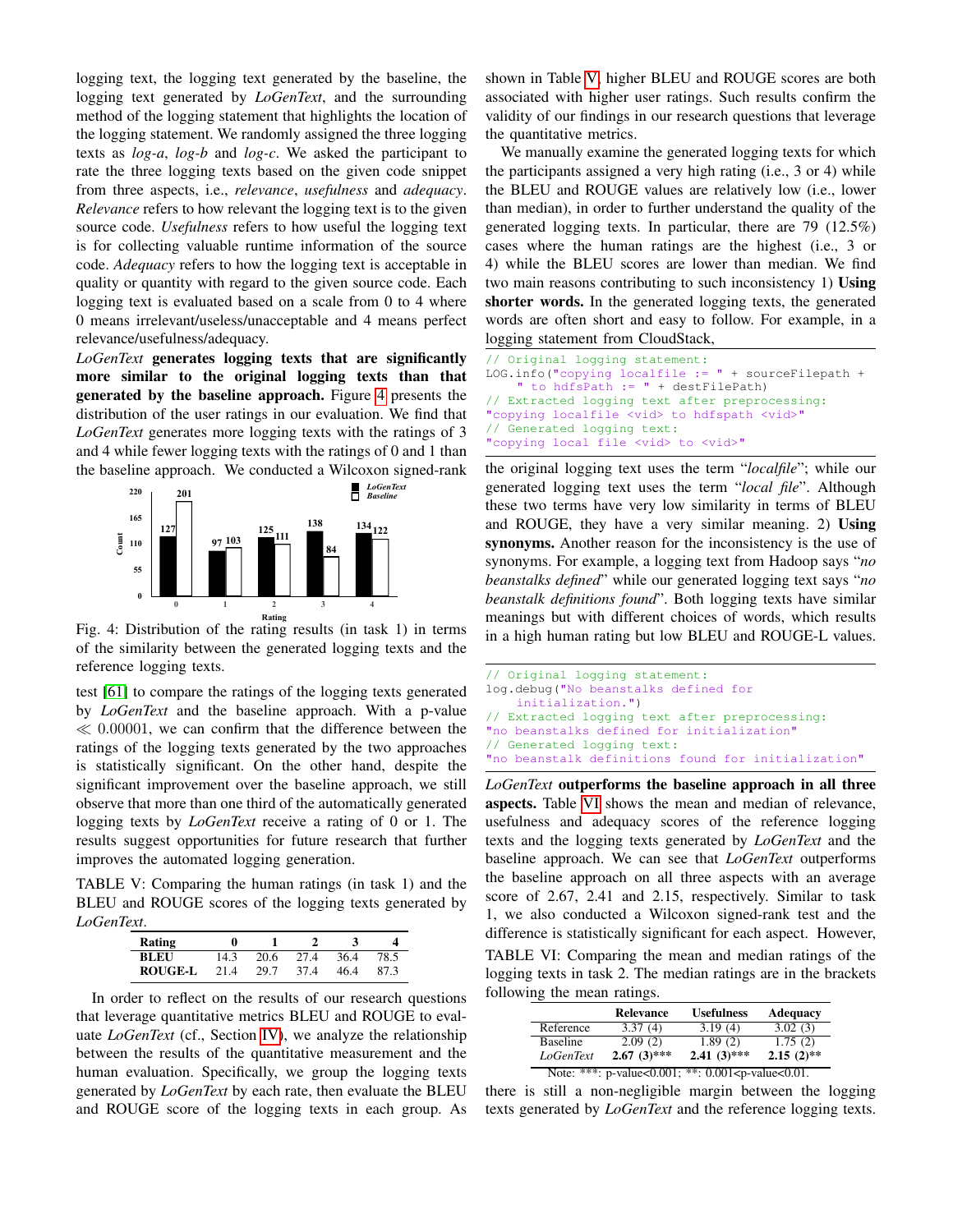The results call for future research that narrows down the gap between the logging texts written by developers and the automatically generated logging texts. On the other hand, the mean scores of the reference logging texts are 3.37, 3.19 and 3.02 respectively, which indicate that some logging texts inserted by the developers can still be further improved and call for high-quality logging texts to record the software execution information.

The logging texts generated by *LoGenText* have a higher quality than that generated by the baseline approach in terms of relevance, usefulness, adequacy, and their similarity to the logging texts written by developers. Our results also suggest future research opportunities for improving automated logging generation.

## VI. THREATS TO VALIDITY

<span id="page-9-0"></span>External Validity. In this paper, we evaluate *LoGenText* based on 10 subject systems. All of the subject systems are opensource systems that are mainly written in Java. Evaluating *LoGenText* with a cross-project setting or on other systems that are written in other languages, with closed-source code, or running on mobile devices, may further demonstrate the effectiveness and limitations of our approach.

Internal Validity. In RQ2, we attempt to include two types of context information to further improve *LoGenText*. Similarly, we adopt the same approach to incorporate logging texts from similar code snippets in RQ3. There could exist other context information and other strategies for integrating the context information, while our findings do not in any way claim to generalize the usefulness of other types of context information nor other integration strategies. We evaluate the effectiveness of *LoGenText* based on both quantitative metrics (i.e., BLEU and ROUGE) and human ratings. The quantitative metrics may not reflect the actual quality of the generated logging from developers' perspective, while the human ratings may include subjective bias introduced by the individual participants. Future work should consider further evaluating *LoGenText* by using it in a real-life industrial setting.

Construct Validity. *LoGenText* requires several hyperparameters for the training process, such as the dimensions, the number of layers, and the number of attention heads, which may impact the results of generating logging texts. To minimize the bias caused by the hyper-parameter configurations, we follow the practices from prior studies [\[21\]](#page-10-20), [\[22\]](#page-10-21) to configure the hyper-parameters. Performing further fine tuning on these hyper-parameters may even further improve the results from *LoGenText*. In our evaluation, the data from each project is randomly split into 80%/10%/10% training, validation and testing datasets, which may introduce the selection bias.

## VII. RELATED WORK

<span id="page-9-1"></span>Automated logging suggestions. To address the challenge of logging, prior research has proposed automated approaches that provide different logging suggestions including the locations of logging statements [\[23\]](#page-10-22), [\[17\]](#page-10-16), [\[25\]](#page-10-24), [\[62\]](#page-11-23), [\[63\]](#page-11-24), [\[64\]](#page-11-25), the verbosity levels [\[18\]](#page-10-17), [\[65\]](#page-11-26), the variables to include in a logging statement [\[66\]](#page-11-27), and the need to update an existing logging statement [\[20\]](#page-10-19). The most related work to our paper is from He et al. [\[19\]](#page-10-18), who conduct an empirical study on the usage of natural language descriptions in logging statements and propose an automated logging text generation approach that leverages logging texts from similar code snippets. Their approach has been adopted in this paper as the baseline approach (cf., Section [III\)](#page-3-0). Other research aims to detect issues in logging statements. Chen et al. [\[67\]](#page-11-28) and Hassani et al. [\[68\]](#page-11-29) discovered anti-patterns of logging statements from prior logrelated code changes and issue reports. Automated tools are designed and implemented to detect these anti-patterns in logging statements. Li et al. [\[45\]](#page-11-6) discuss the issue of duplicate logging statements.

Despite the above research efforts, providing automated suggestions of logging texts is still challenging. Prior work has highlighted the great importance of the information in the logging texts [\[2\]](#page-10-1), [\[69\]](#page-11-30). Therefore, our work aims to provide automated generation of logging texts to support developers' logging decisions.

Empirical studies on software logging. Empirical studies have been conducted on the practices of logging. The first empirical study on quantitatively characterizing the logging practices was performed by Yuan et al. [\[13\]](#page-10-12). Afterwards, follow-up studies by Chen et al. [\[14\]](#page-10-13) and Zeng et al. [\[15\]](#page-10-14) extend Yuan et al's study from C/C++ projects to Java projects and Android app projects, respectively. Similarly, Shang et al. [\[16\]](#page-10-15) conduct a study focusing on the evolution of logging statements. Recently, Li et al. [\[2\]](#page-10-1) conduct a qualitative study on the benefits and costs of logging based on surveying developers and studying logging-related issue reports. Besides those characteristic studies on logging, empirical studies are also carried out focusing on different aspects of logging practices. The studied topics include the stability of logging statements [\[70\]](#page-11-31), logging utilities [\[71\]](#page-11-32) and libraries[\[72\]](#page-11-33), logging configurations [\[73\]](#page-11-34), and the relationship between logging practices and software quality [\[74\]](#page-11-35) and performance [\[75\]](#page-11-36), [\[15\]](#page-10-14).

All prior studies provide empirical evidences that show the challenges in software logging practices, which motivates our work towards automated generation of logging texts.

#### VIII. CONCLUSION

<span id="page-9-2"></span>In this paper, we present our approach, *LoGenText*, which automatically generates the textual descriptions of logging statements based on neural machine translation models. By comparing the generated logging texts with the actual logging texts in the source code, we find that *LoGenText* shows promising results in the automated generation of logging texts. Our approach *LoGenText* outperforms the state-of-the-art baseline approach in terms of both quantitative metrics (BLEU and ROUGE) and human ratings. Our research sheds light on promising research opportunities that exploit and customize neural machine translation models for the automated generation of logging statements, which will reduce developer's efforts in logging development and maintenance and potentially improve the overall quality of software logging.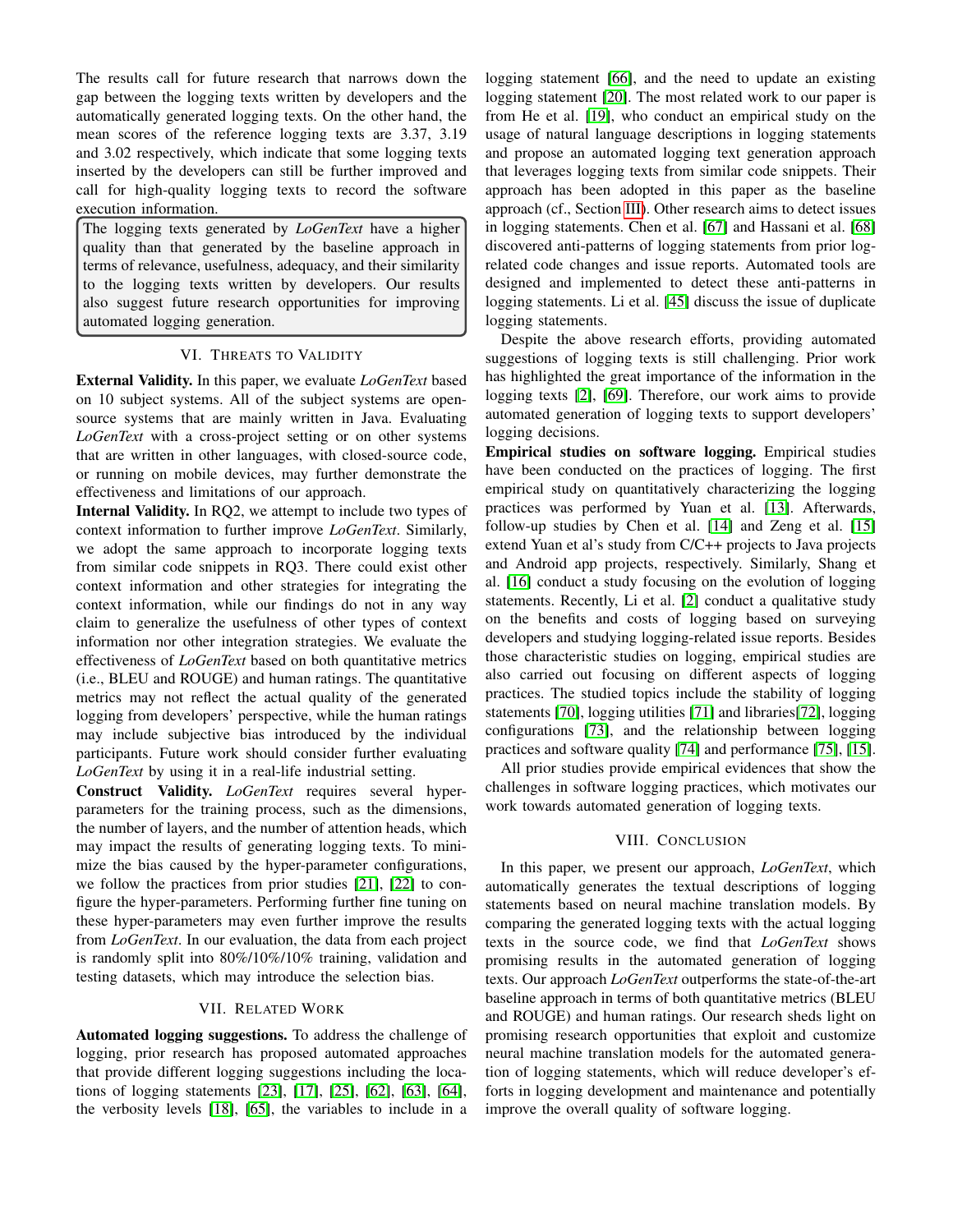#### **REFERENCES**

- <span id="page-10-0"></span>[1] T. Barik, R. DeLine, S. Drucker, and D. Fisher, "The bones of the system: A case study of logging and telemetry at microsoft," in *2016 IEEE/ACM 38th International Conference on Software Engineering Companion*, ser. ICSE Companion '16, 2016, pp. 92–101.
- <span id="page-10-1"></span>[2] H. Li, W. Shang, B. Adams, M. Sayagh, and A. E. Hassan, "A qualitative study of the benefits and costs of logging from developers' perspectives," *IEEE Transactions on Software Engineering*, pp. 1–1, 2020.
- <span id="page-10-2"></span>[3] Q. Fu, J.-G. Lou, Q. Lin, R. Ding, D. Zhang, and T. Xie, "Contextual analysis of program logs for understanding system behaviors, in *Proceedings of the 10th Working Conference on Mining Software Repositories*, ser. MSR '13, 2013, pp. 397–400.
- <span id="page-10-3"></span>[4] W. Shang, Z. M. Jiang, H. Hemmati, B. Adams, A. E. Hassan, and P. Martin, "Assisting developers of big data analytics applications when deploying on hadoop clouds," in *Proceedings of the 2013 International Conference on Software Engineering*, ser. ICSE '13, 2013, pp. 402–411.
- <span id="page-10-4"></span>[5] W. Xu, L. Huang, A. Fox, D. Patterson, and M. I. Jordan, "Detecting large-scale system problems by mining console logs," in *Proceedings of the ACM SIGOPS 22Nd Symposium on Operating Systems Principles*, ser. SOSP '09. New York, NY, USA: ACM, 2009, pp. 117–132. [Online]. Available:<http://doi.acm.org/10.1145/1629575.1629587>
- <span id="page-10-5"></span>[6] W. Xu, L. Huang, A. Fox, D. Patterson, and M. Jordan, "Online system problem detection by mining patterns of console logs," in *Proceedings of the 2009 Ninth IEEE International Conference on Data Mining*, ser. ICDM '09, 2009, pp. 588–597.
- <span id="page-10-6"></span>[7] Q. Fu, J.-G. Lou,  $\hat{Y}$ . Wang, and J. Li, "Execution anomaly detection in distributed systems through unstructured log analysis," in *Proceedings of the 9th IEEE International Conference on Data Mining*, ser. ICDM '09, 2009, pp. 149–158.
- <span id="page-10-7"></span>[8] L. Mariani and F. Pastore, "Automated identification of failure causes in system logs," in *Proceedings of the 19th International Symposium on Software Reliability Engineering*, ser. ISSRE '08, 2008, pp. 117–126.
- <span id="page-10-8"></span>[9] Z. M. Jiang, A. E. Hassan, G. Hamann, and P. Flora, "Automatic identification of load testing problems," in *Proceedings of the 2008 IEEE International Conference on Software Maintenance*, ser. ICSM '08, 2008, pp. 307–316.
- <span id="page-10-9"></span>[10] M. D. Syer, Z. M. Jiang, M. Nagappan, A. E. Hassan, M. Nasser, and P. Flora, "Leveraging performance counters and execution logs to diagnose memory-related performance issues," in *Proceedings of the 29th IEEE International Conference on Software Maintenance*, ser. ICSM '13, 2013, pp. 110–119.
- <span id="page-10-10"></span>[11] K. Nagaraj, C. Killian, and J. Neville, "Structured comparative analysis of systems logs to diagnose performance problems," in *Proceedings of the 9th USENIX Conference on Networked Systems Design and Implementation*, ser. NSDI'12, 2012, pp. 26–26.
- <span id="page-10-11"></span>[12] D. Yuan, H. Mai, W. Xiong, L. Tan, Y. Zhou, and S. Pasupathy, "Sherlog: Error diagnosis by connecting clues from run-time logs," in *Proceedings of the 15th Edition of ASPLOS on Architectural Support for Programming Languages and Operating Systems*, ser. ASPLOS '10, 2010, pp. 143–154.
- <span id="page-10-12"></span>[13] D. Yuan, S. Park, and Y. Zhou, "Characterizing logging practices in open-source software," in *Proceedings of the 34th International Conference on Software Engineering*, ser. ICSE '12. IEEE, 2012, pp. 102–112.
- <span id="page-10-13"></span>[14] B. Chen and Z. M. J. Jiang, "Characterizing logging practices in java-based open source software projects–a replication study in apache software foundation," *Empirical Software Engineering*, vol. 22, no. 1, pp. 330–374, 2017.
- <span id="page-10-14"></span>[15] Y. Zeng, J. Chen, W. Shang, and T. P. Chen, "Studying the characteristics of logging practices in mobile apps: a case study on f-droid," *Empir. Softw. Eng.*, vol. 24, no. 6, pp. 3394–3434, 2019. [Online]. Available:<https://doi.org/10.1007/s10664-019-09687-9>
- <span id="page-10-15"></span>[16] W. Shang, Z. M. Jiang, B. Adams, A. E. Hassan, M. W. Godfrey, M. Nasser, and P. Flora, "An exploratory study of the evolution of communicated information about the execution of large software systems," *Journal of Software: Evolution and Process*, vol. 26, no. 1, pp. 3–26.
- <span id="page-10-16"></span>[17] J. Zhu, P. He, Q. Fu, H. Zhang, M. R. Lyu, and D. Zhang, "Learning to log: Helping developers make informed logging decisions," in *Proceedings of the 37th International Conference on Software Engineering-Volume 1*. IEEE Press, 2015, pp. 415–425.
- <span id="page-10-17"></span>[18] H. Li, W. Shang, and A. E. Hassan, "Which log level should developers choose for a new logging statement?" *Empirical Software Engineering*, vol. 22, no. 4, pp. 1684–1716, 2017.
- <span id="page-10-18"></span>[19] P. He, Z. Chen, S. He, and M. R. Lyu, "Characterizing the natural language descriptions in software logging statements," in *Proceedings of the 33rd ACM/IEEE International Conference on Automated Software Engineering, ASE 2018, Montpellier, France, September 3-7, 2018*. ACM, 2018, pp. 178–189.
- <span id="page-10-19"></span>[20] H. Li, W. Shang, Y. Zou, and A. E. Hassan, "Towards just-in-time suggestions for log changes," *Empirical Software Engineering*, vol. 22, no. 4, pp. 1831–1865, 2017.
- <span id="page-10-20"></span>[21] A. Vaswani, N. Shazeer, N. Parmar, J. Uszkoreit, L. Jones, A. N. Gomez, L. Kaiser, and I. Polosukhin, "Attention is all you need," in *Advances in Neural Information Processing Systems 30: Annual Conference on Neural Information Processing Systems 2017, 4-9 December 2017, Long Beach, CA, USA*, 2017, pp. 5998–6008. [Online]. Available: <http://papers.nips.cc/paper/7181-attention-is-all-you-need>
- <span id="page-10-21"></span>[22] B. Li, H. Liu, Z. Wang, Y. Jiang, T. Xiao, J. Zhu, T. Liu, and C. Li, "Does multi-encoder help? A case study on context-aware neural machine translation," in *Proceedings of the 58th Annual Meeting of the Association for Computational Linguistics, ACL 2020, Online, July 5-10, 2020*. Association for Computational Linguistics, 2020, pp. 3512–3518. [Online]. Available: [https://www.aclweb.org/anthology/](https://www.aclweb.org/anthology/2020.acl-main.322/) pp.  $3512 - 3313$ .
- <span id="page-10-22"></span>[23] Q. Fu, J. Zhu, W. Hu, J.-G. Lou, R. Ding, Q. Lin, D. Zhang, and T. Xie, "Where do developers log? an empirical study on logging practices in industry," in *Companion Proceedings of the 36th International Conference on Software Engineering*. ACM, 2014, pp. 24–33.
- <span id="page-10-23"></span>[24] A. Hindle, E. T. Barr, Z. Su, M. Gabel, and P. T. Devanbu, "On the naturalness of software," in *ICSE*. IEEE Computer Society, 2012, pp. 837–847.
- <span id="page-10-24"></span>[25] H. Li, T.-H. P. Chen, W. Shang, and A. E. Hassan, "Studying software logging using topic models," *Empirical Software Engineering*, vol. 23, no. 5, pp. 2655–2694, Oct. 2018.
- <span id="page-10-25"></span>[26] V. J. Hellendoorn and P. T. Devanbu, "Are deep neural networks the best choice for modeling source code?" in *Proceedings of the 2017 11th Joint Meeting on Foundations of Software Engineering, ESEC/FSE* 2017, Paderborn, Germany, September 4-8, 2017. 763–773.
- <span id="page-10-26"></span>[27] X. Hu, G. Li, X. Xia, D. Lo, and Z. Jin, "Deep code comment generation," in *Proceedings of the 26th Conference on Program Comprehension, ICPC 2018, Gothenburg, Sweden, May 27-28, 2018*. ACM, 2018, pp. 200–210.
- <span id="page-10-27"></span>[28] T. Luong, I. Sutskever, Q. Le, O. Vinyals, and W. Zaremba, "Addressing the rare word problem in neural machine translation," in *Proceedings of the 53rd Annual Meeting of the Association for Computational* Linguistics and the 7th International Joint Conference on Natural<br>Language Processing (Volume 1: Long Papers). Beijing, China:<br>Association for Computational Linguistics, Jul. 2015, pp. 11–19.<br>[Online]. Available: https://w
- <span id="page-10-28"></span>[29] R. Sennrich, B. Haddow, and A. Birch, "Neural machine translation of rare words with subword units," in *Proceedings of the 54th Annual Meeting of the Association for Computational Linguistics, ACL 2016, August 7-12, 2016, Berlin, Germany, Volume 1: Long Papers*. The Association for Computer Linguistics, 2016.
- <span id="page-10-29"></span>[30] P. Gage, "A new algorithm for data compression," *C Users Journal*, vol. 12, no. 2, pp. 23–38, 1994.
- <span id="page-10-30"></span>[31] E. Voita, P. Serdyukov, R. Sennrich, and I. Titov, "Context-aware neural machine translation learns anaphora resolution," in *Proceedings of the 56th Annual Meeting of the Association for Computational Linguistics, ACL 2018, Melbourne, Australia, July 15-20, 2018, Volume 1: Long Papers*. Association for Computational Linguistics, 2018, pp. 1264– 1274. [Online]. Available:<https://www.aclweb.org/anthology/P18-1117/>
- <span id="page-10-31"></span>[32] W. U. Ahmad, S. Chakraborty, B. Ray, and K.-W. Chang, "A transformer-based approach for source code summarization," *arXiv preprint arXiv:2005.00653*, 2020.
- <span id="page-10-32"></span>[33] F. Liu, G. Li, B. Wei, X. Xia, M. Li, Z. Fu, and Z. Jin, "Characterizing logging practices in open-source software," in *Proceedings of the 28th International Conference on Program Comprehension*, ser. ICPC '20, 2020.
- <span id="page-10-33"></span>[34] M. Ott, S. Edunov, A. Baevski, A. Fan, S. Gross, N. Ng, D. Grangier, and M. Auli, "fairseq: A fast, extensible toolkit for sequence modeling," in *Proceedings of the 2019 Conference of the North American Chapter of the Association for Computational Linguistics: Human Language Technologies, NAACL-HLT 2019, Minneapolis, MN, USA, June 2-7,* Association for Computational Linguistics, 2019, pp. 48–53.
- <span id="page-10-34"></span>[35] J. Yosinski, J. Clune, Y. Bengio, and H. Lipson, "How transferable are features in deep neural networks?" in *Advances in Neural Information Processing Systems 27: Annual Conference on Neural Information Processing Systems 2014, December 8-13 2014, Montreal, Quebec, Canada*, 2014, pp. 3320–3328. [Online]. Available: [http://papers.nips.](http://papers.nips.cc/paper/5347-how-transferable-are-features-in-deep-neural-networks) [cc/paper/5347-how-transferable-are-features-in-deep-neural-networks](http://papers.nips.cc/paper/5347-how-transferable-are-features-in-deep-neural-networks)
- <span id="page-10-35"></span>[36] I. Goodfellow, Y. Bengio, and A. Courville, *Deep Learning*. MIT Press, 2016, [http://www.deeplearningbook.org.](http://www.deeplearningbook.org)
- <span id="page-10-36"></span>[37] E. S. Olivas, J. D. M. Guerrero, M. M. Sober, J. R. M. Benedito, and A. J. S. Lopez, *Handbook Of Research On Machine Learning Applications and Trends: Algorithms, Methods and Techniques - 2 Volumes*. Hershey, PA: Information Science Reference - Imprint of: IGI Publishing, 2009.
- <span id="page-10-37"></span>[38] N. Boulanger-Lewandowski, Y. Bengio, and P. Vincent, "Audio chord recognition with recurrent neural networks," in *Proceedings of the 14th International Society for Music Information Retrieval Conference, ISMIR 2013, Curitiba, Brazil, November 4-8, 2013*, 2013, pp. 335–340.